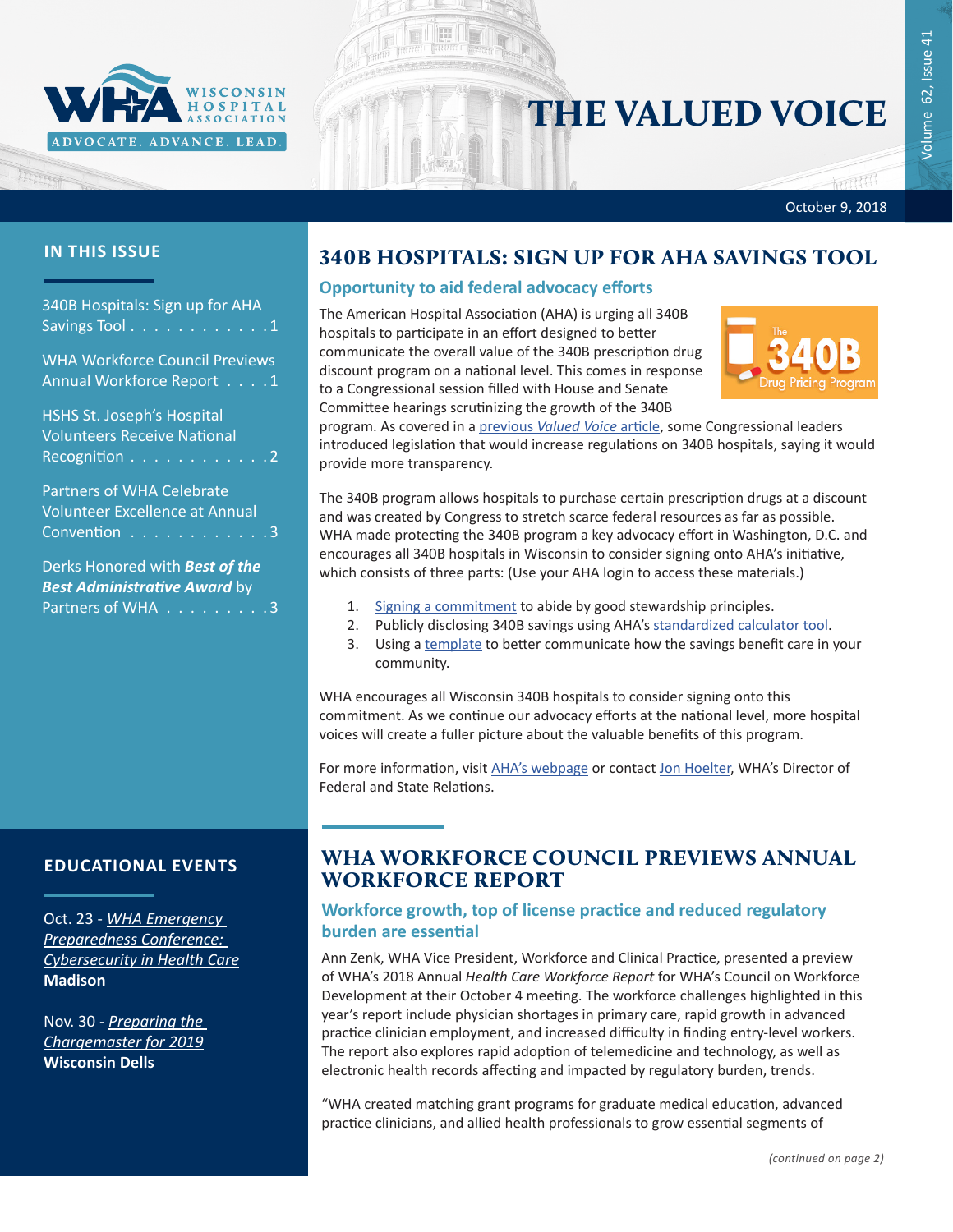### <span id="page-1-0"></span>**Continued from page 1 . . . WHA Workforce Council Previews Annual Workforce Report**



*WHA's Council on Workforce Development meeting, October 4* 

Wisconsin's health care workforce," Zenk noted. "To meet the demands of a rapidly aging population and sustain the highquality health care our state expects and deserves, we also need to make sure all members of the health care team can work to the top of their skill, training, and experience, and we need to remove unnecessary regulatory burdens placed on health care providers."

Finding certified nursing assistants (CNAs) continues to be one of the most challenging issues facing the health care workforce. An adequate CNA workforce could increase access to the post-acute care options important to patients and providers. Lack of access results in overuse of inpatient and outpatient hospital services. Laura Rose, WHA Vice President

of Policy, presented an update of WHA's post-acute care efforts, including issues identified and efforts underway to improve access to post-acute care.

During Rose's presentation, Council members highlighted their organization's involvement in Wisconsin's efforts to grow the CNA workforce, like the Wisconsin Department of Health Services' WisCaregiver Career program, the Department of Workforce Development's health care apprenticeship efforts, and the Department of Public Instruction's development of health care career pathways as part of its Pathways program.

For example, Aurora Health Care is using one of these resources to address a workforce crisis that resonated with the rest of the council. A stunning 60% of the workers in the facilities management segment of Aurora's workforce are 55 and older. This number is much higher than the 17 percent reported for the overall workforce in the latest WHA hospital personnel survey.

Aurora Health Care is addressing their crisis with a Facilities Management Internship program. Aurora would like to spread their model throughout the state, noting, "This model will attract younger members to this profession, and may also be useful for other professions, like certified nursing assistants, where we see high turnover and competition from other industries."

Readers interested in growing segments of their workforce, better utilizing their existing workforce, or reducing regulatory burden on health care teams can contact [Ann Zenk](mailto:azenk@wha.org) or any member of WHA's Government Relations team.



*Nolan Harp, Aurora Health Care Vice President, Facilities Operations, and Tammy Behnke, Aurora Health Care System Facilities Operations Improvement Manager*

# HSHS ST. JOSEPH'S HOSPITAL VOLUNTEERS RECEIVE NATIONAL RECOGNITION

On September 30, Partners of HSHS St. Joseph's Hospital in Chippewa Falls was awarded the Hospital Award for Volunteer Excellence (HAVE Award) in the program category *Community Outreach and/or Collaboration* for its community garden project. The award was presented at the annual convention of the Association for Healthcare Volunteer Resource Professionals, a national affiliate organization of the American Hospital Association.

The Chippewa County community needs assessment identified food insecurity as a significant problem, so Partners of HSHS St.Joseph's Hospital, in cooperation with the hospital's Reverence for the Earth Committee, established the Community Garden project in 2013. The project allows households in need the opportunity to grow their own vegetables to supplement their diets, and also allows volunteers to grow food and donate 100% of their harvest to area food pantries. The garden is tilled each spring, and mowing, weed control, irrigation and composting services are provided through additional community volunteers and donations.

The Community Garden has grown from a harvest of 102 pounds of produce in 2013 to nearly 3,000 pounds of produce harvested and donated in 2018. More than 4.5 tons of food was delivered to seven food pantries and a local food kitchen in Chippewa County over the past six years.

The Community Garden project was also awarded the Partners of WHA annual statewide Wisconsin Award for Volunteer Excellence (WAVE Award) in 2016.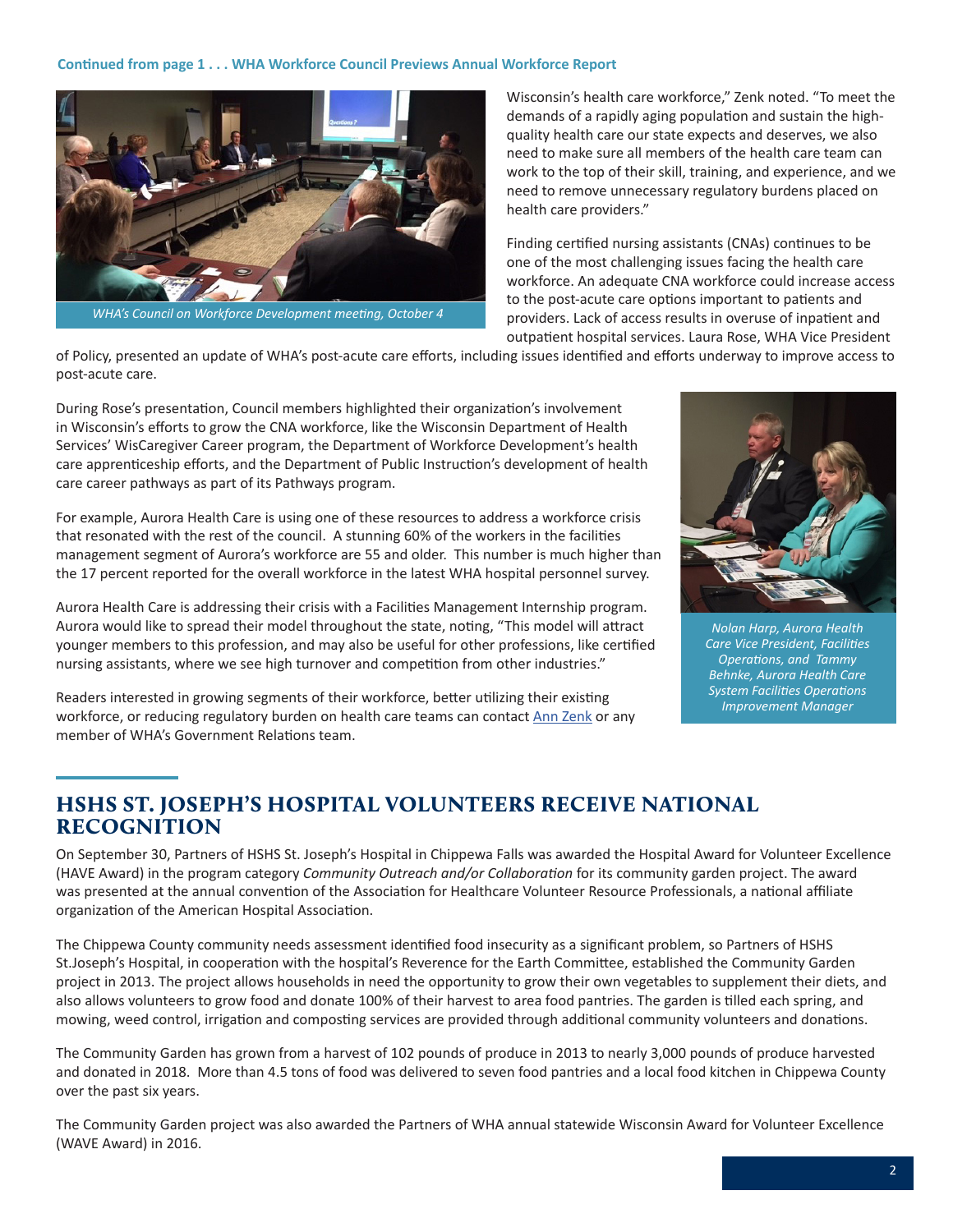# <span id="page-2-0"></span>PARTNERS OF WHA CELEBRATE VOLUNTEER EXCELLENCE AT ANNUAL **CONVENTION**

Partners of WHA, Inc. celebrated hospital volunteerism and recognized volunteer excellence at its recent 2018 annual state convention. Partners hosted nearly 300 volunteer members from hospitals across Wisconsin October 2-4 in Stevens Point.

The hospital CEO panel discussion is an annual highlight of the convention. This year's panelists included hospital leaders:

- David Hartberg of Gundersen Boscobel Area Hospital and Clinics in Boscobel
- Mary Beth White-Jacobs of Black River Memorial Hospital in Black River Falls
- Dawn Gapko of Ascension Our Lady of Victory Hospital in Stanley and Ascension Good Samaritan Hospital in Merrill
- Darrell Lentz of Aspirus Wausau Hospital in Wausau



*Eric Borgerding, WHA President/CEO; Darrell Lentz, CEO, Aspirus Wausau Hospital; Mary Beth White-Jacobs, CEO, Black River Memorial Hospital; Dawn Gapko, CEO, Ascension Our Lady of Victory Hospital and Ascension Good Samaritan Hospital; David Hartberg, CEO, Gundersen Boscobel Area Hospital & Clinics*

The panel was moderated by WHA President and CEO Eric Borgerding, and discussion topics included workforce needs, the opioid crisis, rural community issues affecting health care, and the role volunteers play in the ecosystem of health care.

Partners of WHA also awarded their annual Wisconsin Award for Volunteer Excellence (WAVE Award) to four volunteer member organizations, honoring outstanding programs in the categories of community service programs, fundraising, in-service hospital volunteer programs, and community outreach/collaboration. WAVE Award recipients included:

- Partners of HSHS St. Joseph's Hospital in Chippewa Falls for its Babysitting Clinic program;
- SSM Health-St. Mary's Hospital Auxiliary in Madison for its Patient Comfort Hand Massage program;
- Aurora West Allis Medical Center Women's Auxiliary in West Allis for its Snowflake Bazaar program; and
- Aurora Meical Center of Burlington Volunteers in Burlington for its Healthy Kids Club program.



*Partners of WHA President Jan Molaska (left) honors WHA's Jennifer Frank with an Everyday Hero Award*

In addition, WHA's own Vice President of Education & Marketing, Jennifer Frank, was honored with the *Everyday Hero Award* in appreciation for her service and dedication to Partners of WHA. Jennifer has served as WHA's liaison with Partners for the past 15 years.

Partners of WHA is made up of approximately 9,000 volunteers and auxilians at 63 Wisconsin hospitals. Founded in 1951 as Wisconsin Hospital Association Auxiliaries, Partners of WHA, Inc. emphasizes volunteer service and participation in grassroots advocacy, public policy and community health education, and health career programs for Wisconsin hospitals.

Additionally, Partners promotes leadership development by offering resources and educational seminars to local hospital volunteer and auxiliary groups. It shares information on successful community health education initiatives, advocacy and fundraising activities, and trends on volunteerism through a variety of channels, including its quarterly newsletter, *Reaching Out*. More information can be found at [www.partnersofwha.org](http://www.partnersofwha.org).

# DERKS HONORED WITH *BEST OF THE BEST ADMINISTRATIVE AWARD* BY PARTNERS OF WHA

Partners of WHA, Inc. presented its 2018 *Best of the Best Administrative Award* to Jenny Derks, Chief Administrative Officer for Ascension Calumet Hospital and Clinic in Chilton as part of its annual convention in Stevens Point. Each year, this award recognizes an on-site hospital executive who demonstrates a cooperative, supportive, enthusiastic, and well-defined relationship with its volunteer organization.

In nominating Derks for this award, the Calumet Medical Center Auxiliary shared she "takes time to learn and know every volunteer by name and stops by each of them when doing her hospital rounds. This building of relationship and trust carries over into the entire philosophy of seeing her being a great leader and the volunteers wanting to follow in her footsteps in every aspect." *(continued on page 4)*